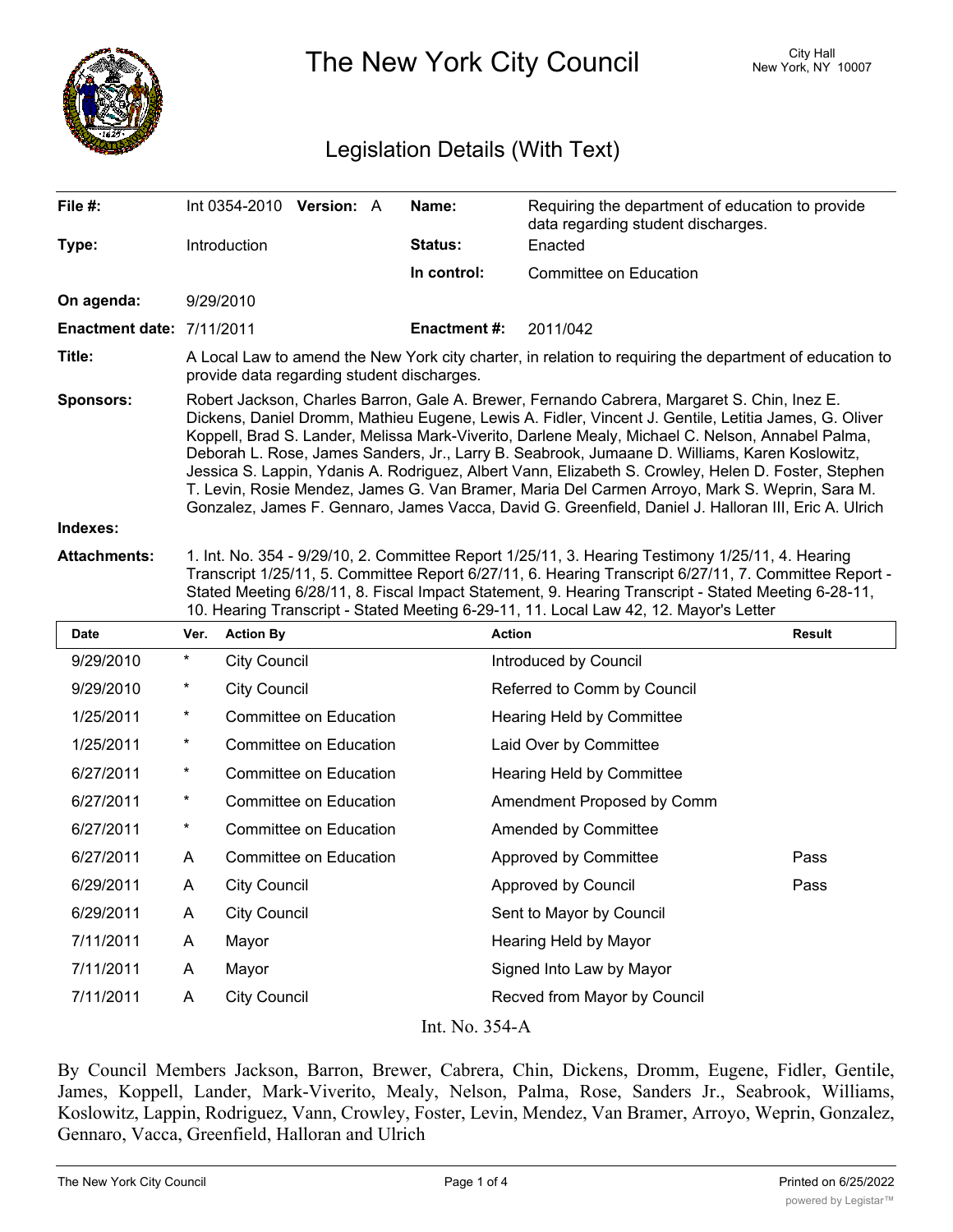A Local Law to amend the New York city charter, in relation to requiring the department of education to provide data regarding student discharges.

Be it enacted by the Council as follows:

Section 1. The New York city charter is amended by adding a new section 530-b to read as follows:

§530-b Student discharge reporting data. a. For the purposes of this section:

1. "Cohort" shall mean a group of students who entered into a specified grade in the same year.

2. "Department" shall mean the department of education of the city of New York.

3. "Discharge code" shall refer to any code utilized by the department to indicate when a student leaves

a school within the department without transferring to another school within the department or without graduating.

4. "Discharged" shall mean any student whose enrollment at a school organization has been voluntarily or involuntarily terminated or withdrawn for reasons including, but not limited to, discharge to a private or parochial school or a non-DOE institution, or the absence of any student after twenty consecutive days.

5. "Graduation" shall mean the act of meeting all requirements outlined by the state education law in order to receive a high school diploma.

6. "Student" shall mean any pupil under the age of 21.

7. "Transfer code" shall mean to any code utilized by the department to indicate when a student transfers from one school within the department to another school within the department.

8. "Transferred" shall mean any student who has been voluntarily or involuntarily reassigned to another school or program including, but not limited to, a part-time or full-time department GED program, or a temporary reassignment to another school program.

b. Not later than June 30th of the year two thousand and twelve and on an annual basis thereafter, the chancellor of the city school district of the city of New York shall submit to the council and post on the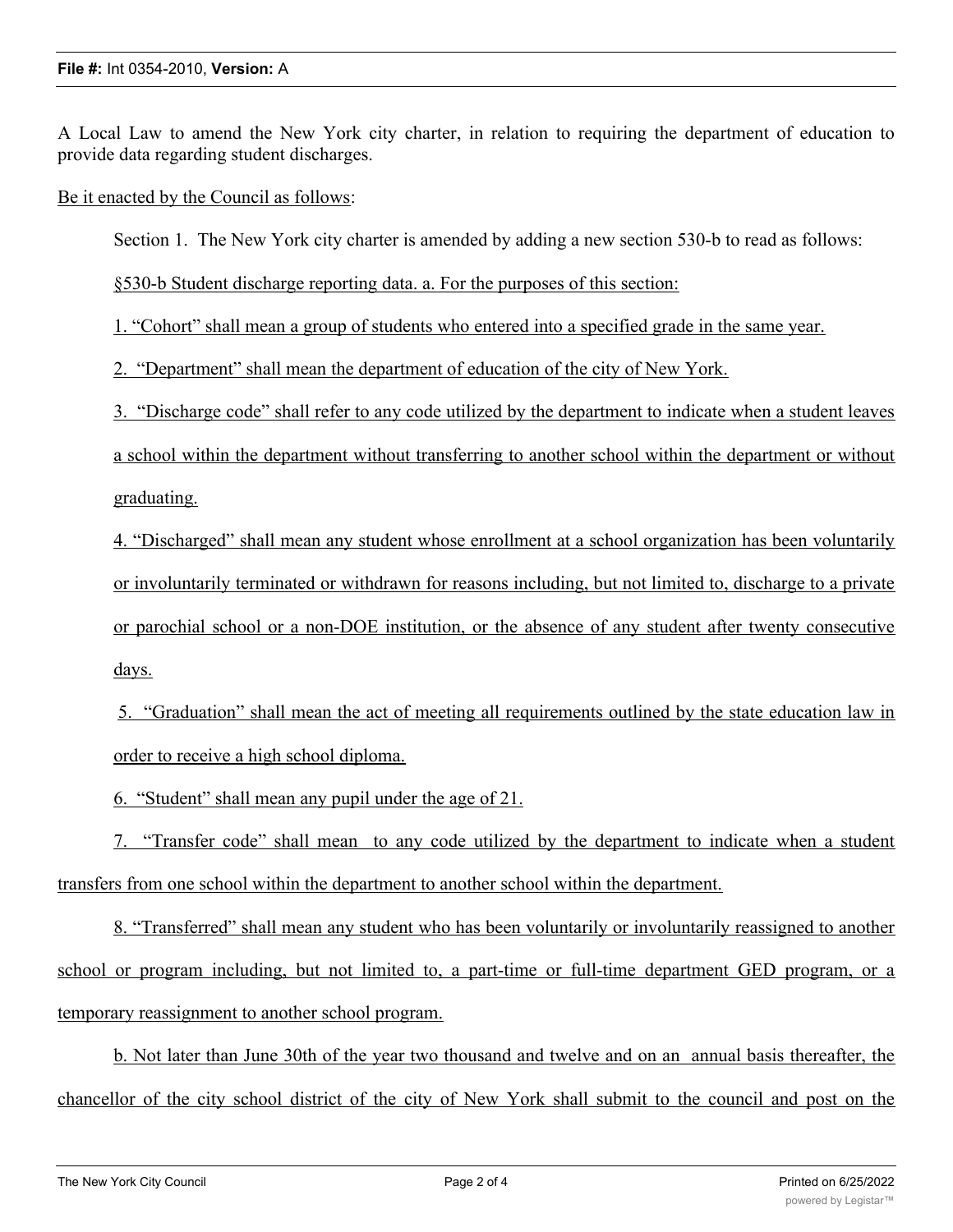department's website, a report which identifies the number of students discharged or transferred during the previous school year from each school under the jurisdiction of such district including any and all discharge and transfer codes utilized by the district and disaggregated by cohort for grades nine through twelve and by grade for students in grade six through eight. Such report shall include, but not be limited to, the following information:

1. The total number of students discharged from each school in grades nine through twelve, disaggregated by cohort, age as of December 31st of the previous calendar year, race/ethnicity, gender, English language learner status and special education status.

2. The total number of students discharged from each school in grades six through eight, disaggregated by grade, race/ethnicity, gender, English language learner status and special education status.

3. The total number of students in grades nine through twelve who left their respective school, disaggregated by all discharge, transfer and graduation codes used by the department.

4. The total number of students in grades six through eight who left their respective school, disaggregated by all discharge, transfer and graduation codes used by the department.

5. The total number of students in grades nine through twelve, discharged due to reasons relating to pregnancy or parenting.

6. The total number of students in grades six through eight, disaggregated by grade, discharged to parochial schools or private schools.

7. The total number of students in grades nine through twelve, disaggregated by cohort, discharged to parochial schools or private schools.

8. The total number of students in grades six through eight, disaggregated by grade, enrolled in school at correctional facilities or detention programs.

9. The total number of students in grades nine through twelve, disaggregated by cohort, enrolled in school at correctional facilities or detention programs.